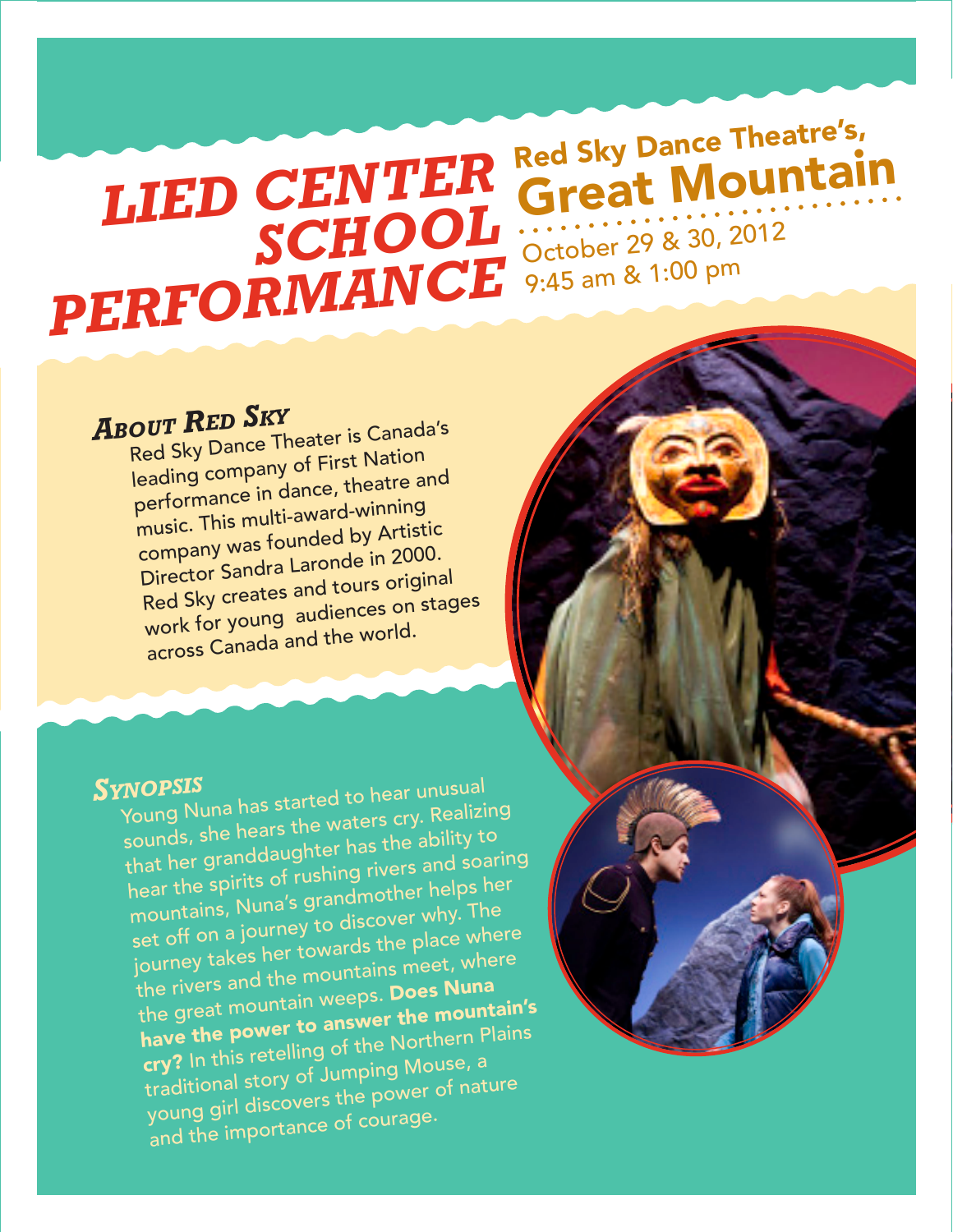

http://www.aboriginalcanada.gc.ca/acp/site.nsf/eng/ao04607.html Visit these websites with your parents for information, games and other activities relating to the environment and First Nation / Native American tribes an<sup>d</sup> nations.

http://nmai.si.edu/explore/forfamilies/ http://pbskids.org/eekoworld/ http://www.earthrangers.com/

candy wrapper

sade cen

fish







 $H_{LAN}^{MAR}$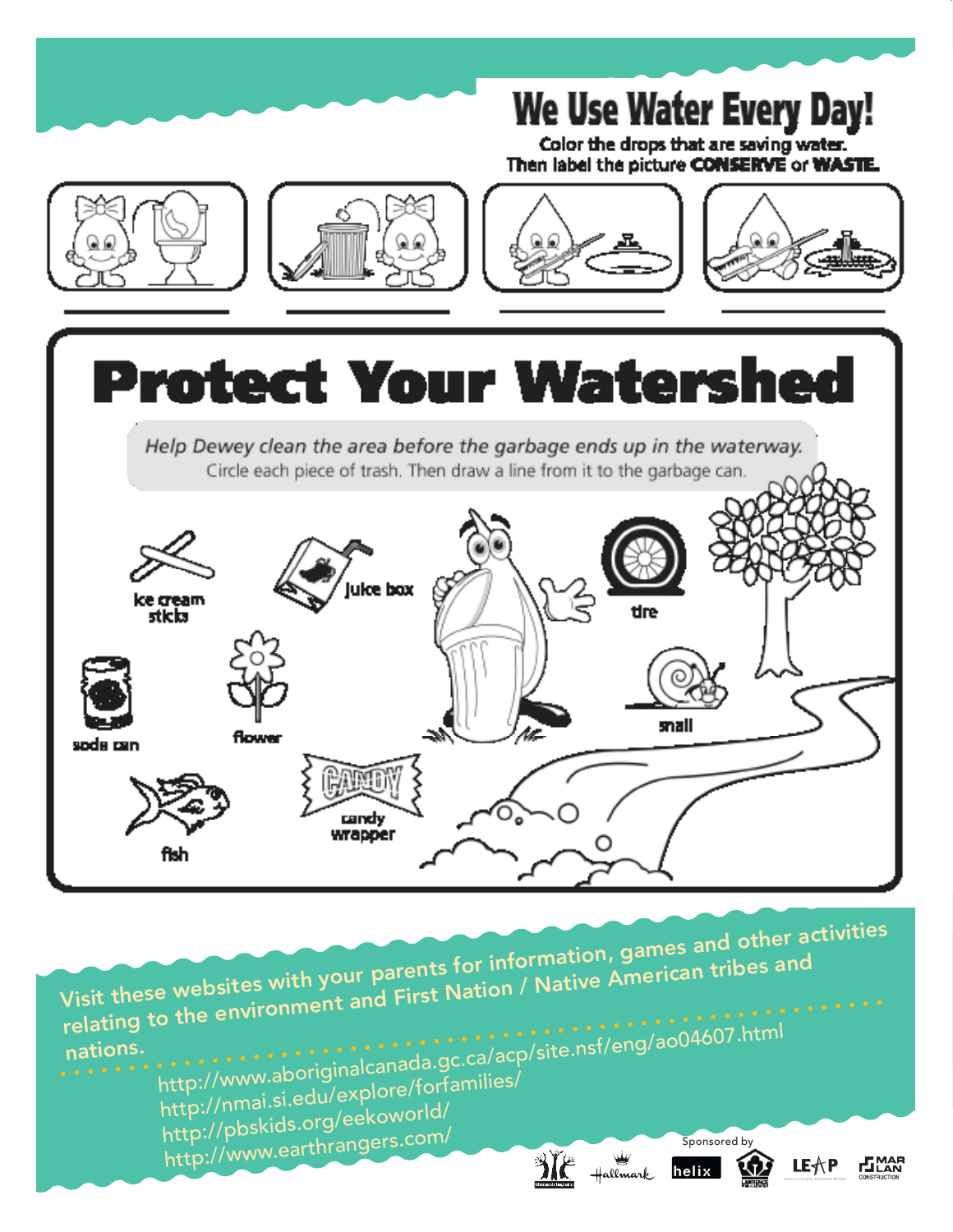## *LIED CENTER SCHOOL PERFORMANCE* Red Sky Dance Theatre's, Red Sky Ballico<br>Great Mountain October 29 & 30, 2012 9:45 am & 1:00 pm

# *<sup>A</sup>bout Red Sky*

Red Sky Dance Theater is Canada's leading company of First Nation performance in dance, theatre and music. This multi-award-winning company was founded by Artistic Director Sandra Laronde in 2000. Red Sky creates and tours original work for young audiences on stages across Canada and the world.

#### *Synopsis*

Young Nuna has started to hear unusual sounds, she hears the waters cry. Realizing that her granddaughter has the ability to hear the spirits of rushing rivers and soaring mountains, Nuna's grandmother helps her set off on a journey to discover why. The journey takes her towards the place where the rivers and the mountains meet, where the great mountain weeps. Does Nuna have the power to answer the mountain's cry? In this retelling of the Northern Plains traditional story of Jumping Mouse, a young girl discovers the power of nature and the importance of courage.

# *<sup>W</sup>ater <sup>C</sup>onservation*

Did you know that kids can make a very important difference towards water conservation? But first off, why do we even need to know about conserving water? Water is a natural resource that we derive from the Earth. Without it, we would not be able to live! Imagine a world with no water at all. You wouldn't be able to drink it, bathe, swim and so on. Without clean water, other creatures, such as plants, animals, birds an<sup>d</sup> ocean life would also get sick and die after drinking polluted water. You can make a huge impact simply by starting at home and changing the way you and your community use water. To get an idea of how much water we could all save if we all made a small effort, think about this: If every person across the nation flushed their toilets one time less every day, together they could all save enough water to fill a lake as large as a mile wide and long and four feet in depth! Now that you know how easy it can be to help save water, try some of the ideas below and start doing your part to change our world.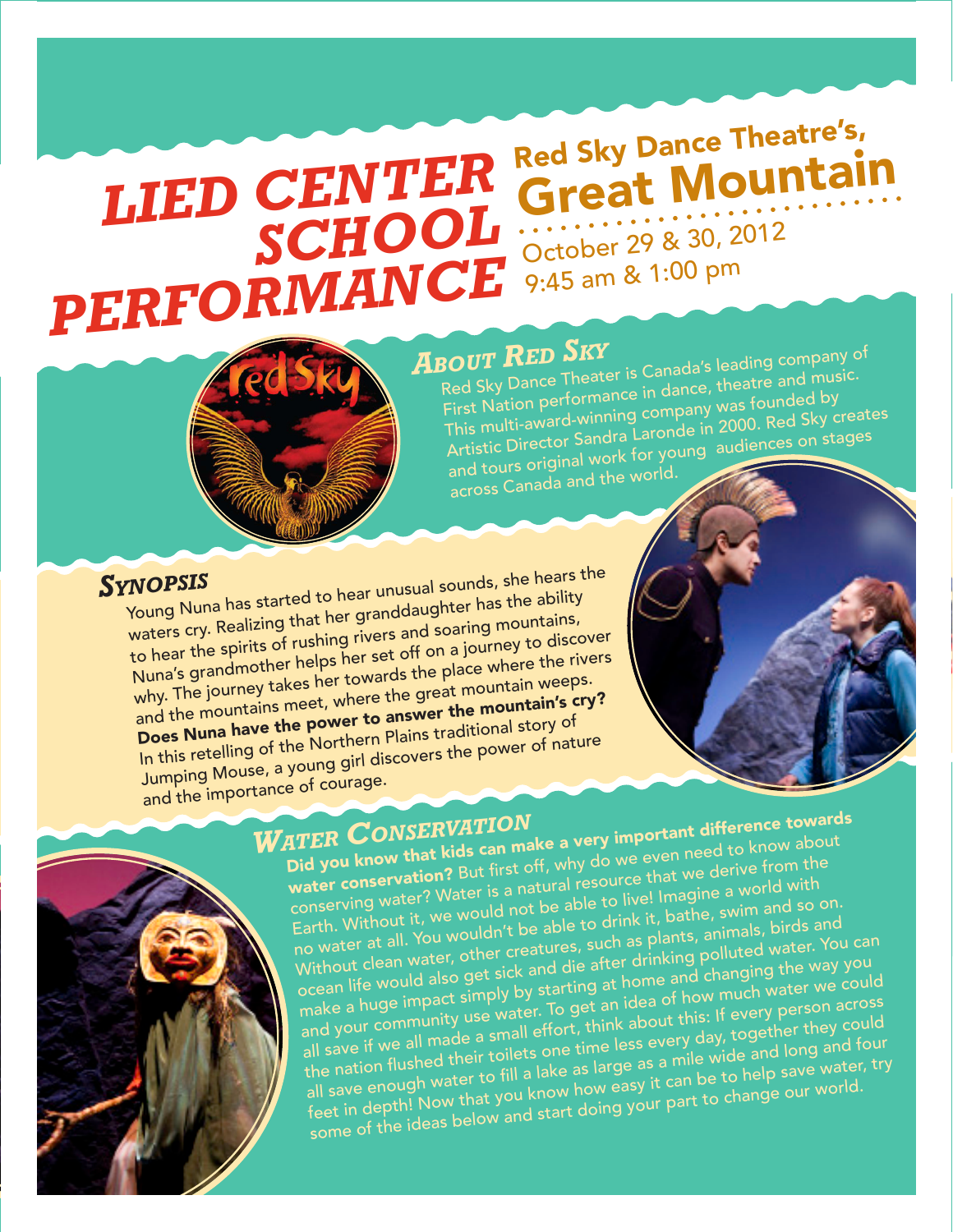

Answers: 1-evaporation, 2-condensation, 3-precipitation, 4-runoff, 5-percolation, word scramble- conserve

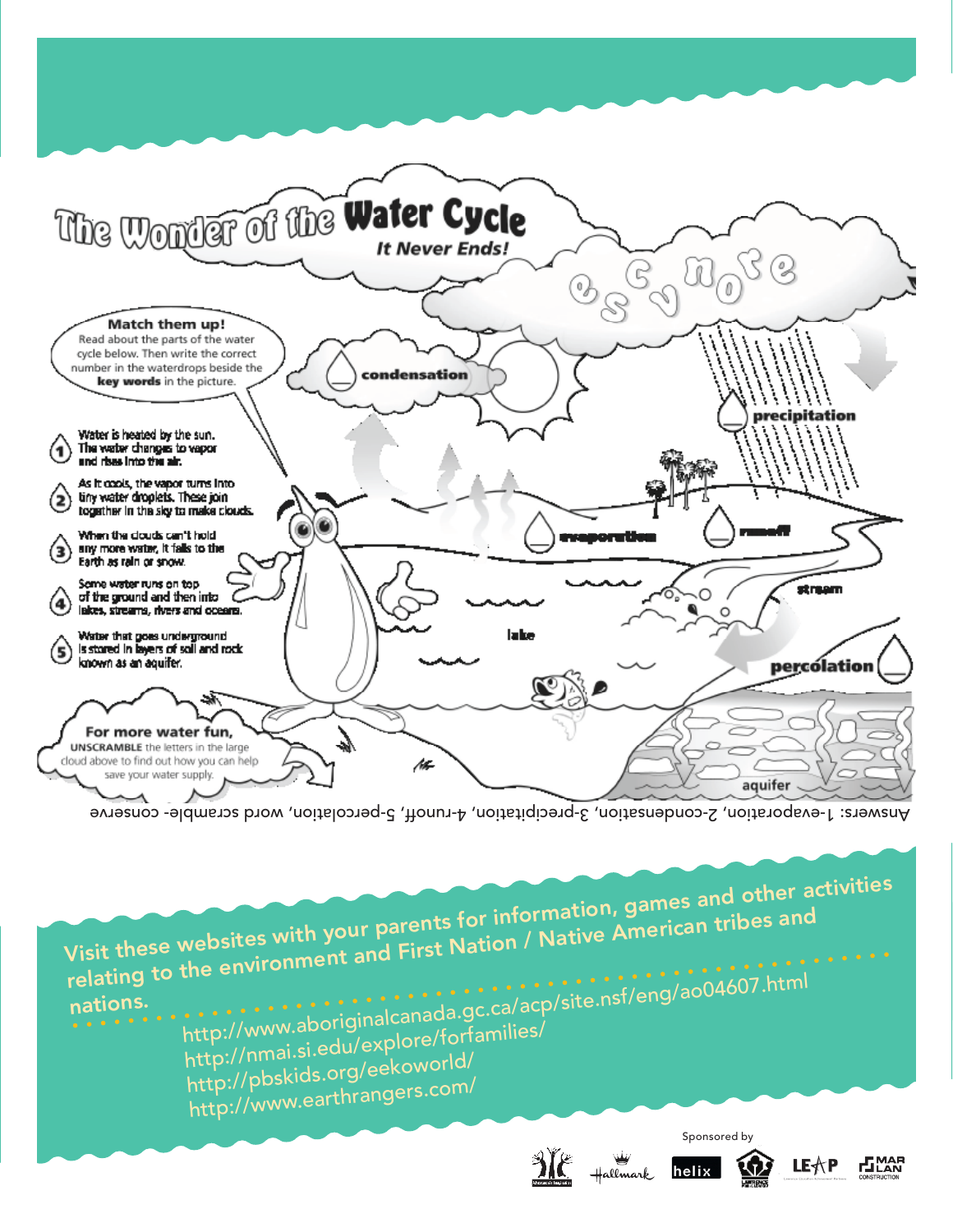# *LIED CENTER SCHOOL PERFORMANCE* Red Sky Dance Theatre's, Red Sky Ballico<br>Great Mountain October 29 & 30, 2012 9:45 am & 1:00 pm



Red Sky Dance Theater is Canada's leading company of First Nation performance in dance, theatre and music. This multi-award-winning company was founded by Artistic Director Sandra Laronde in 2000. Red Sky creates and tours original work for young audiences on stages across Canada and the world. October 29th & 30th, 2012 *<sup>A</sup>bout Red Sky*

*Synopsis*

Young Nuna has started to hear unusual sounds, she hears the waters cry. Realizing that her granddaughter has the ability to hear the spirits of rushing rivers and soaring mountains, Nuna's grandmother helps her set off on a journey to discover why. The journey takes her towards the place where the rivers and the mountains meet, where the great mountain weeps. Does Nuna have the power to answer the mountain's cry? In this retelling of the Northern Plains traditional story of Jumping Mouse, a young girl discovers the power of nature and the importance of courage.





Did you know that kids can make a very important difference towards water conservation? But first off, why do we even need to know about conserving water? Water is a natural resource that we derive from the Earth. Without it, we would not be able to live! Imagine a world with no water at all. You wouldn't be able to drink it, bathe, swim and so on. Without clean water, other creatures, such as plants, animals, birds and ocean life would also get sick and die after drinking polluted water. You can make a huge impact simply by starting at home and changing the way you and your community use water. To get an idea of how much water we could all save if we all made a small effort, think about this: If every person across the nation flushed their toilets one time less every day, together they could all save enough water to fill a lake as large as a mile wide and long and four feet in depth! Now that you know how easy it can be to help save water, try some of the ideas below and start doing your part to change our world. *<sup>W</sup>ater <sup>C</sup>onservation*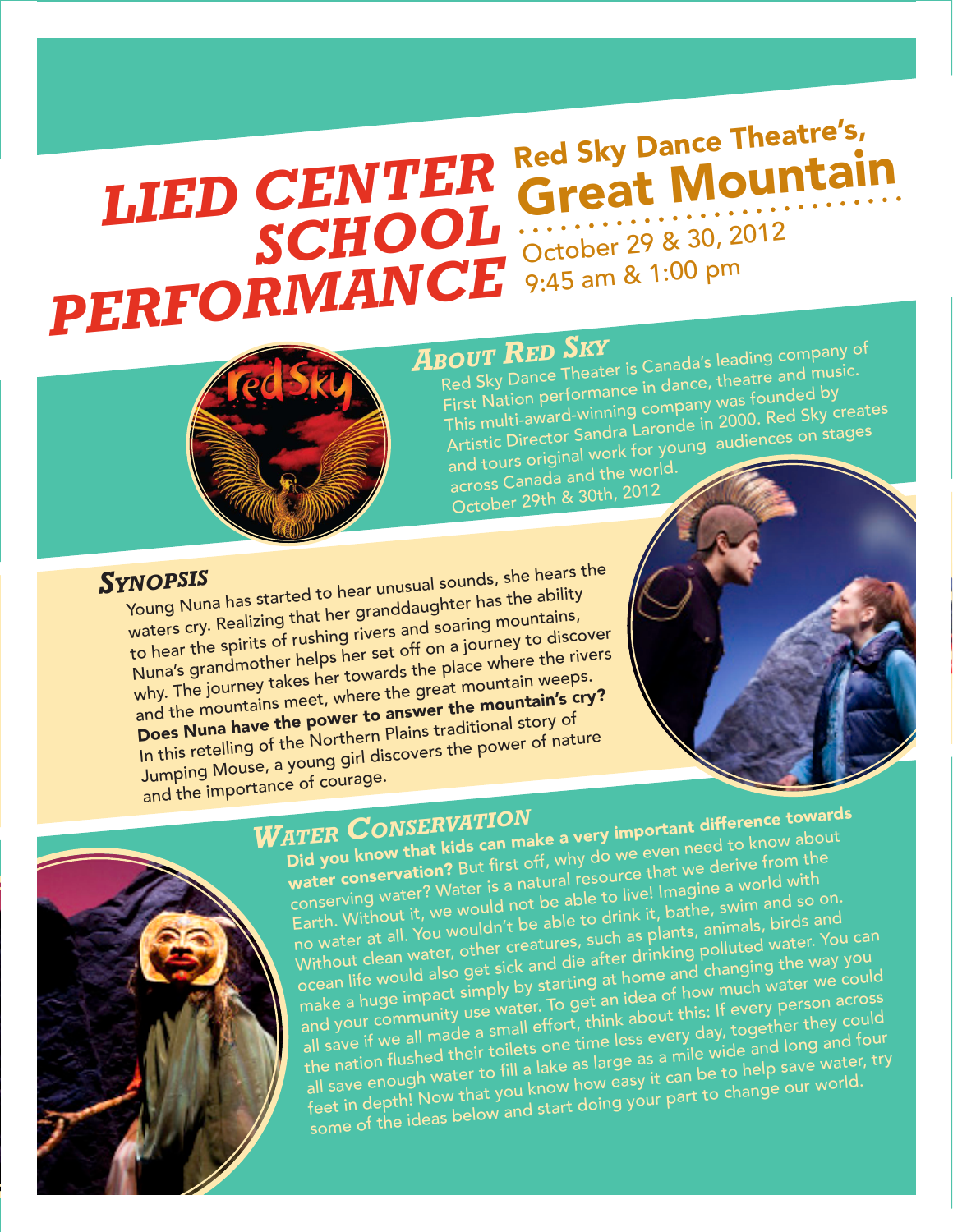## *LIED CENTER SCHOOL PERFORMANCE* Red Sky Dance Theatre's, Red Sky Ballico<br>Great Mountain October 29 & 30, 2012 9:45 am & 1:00 pm

## *<sup>A</sup>bout Red Sky*

Red Sky Dance Theater is Canada's leading company of First Nation performance in dance, theatre and music. This multi-award-winning company was founded by Artistic Director Sandra Laronde in 2000. Red Sky creates an<sup>d</sup> tours original work for young audiences on stages across Canada and the world. October 29th & 30th, 2012

#### *Synopsis*

Young Nuna has started to hear unusual sounds, she hears the waters cry. Realizing that her granddaughter has the ability to hear the spirits of rushing rivers and soaring mountains, Nuna's grandmother helps her set off on a journey to discover why. The journey takes her towards the place where the rivers and the mountains meet, where the great mountain weeps. Does Nuna have the power to answer the mountain's cry? In this retelling of the Northern Plains traditional story of Jumping Mouse, a young girl discovers the power of nature and the importance of courage.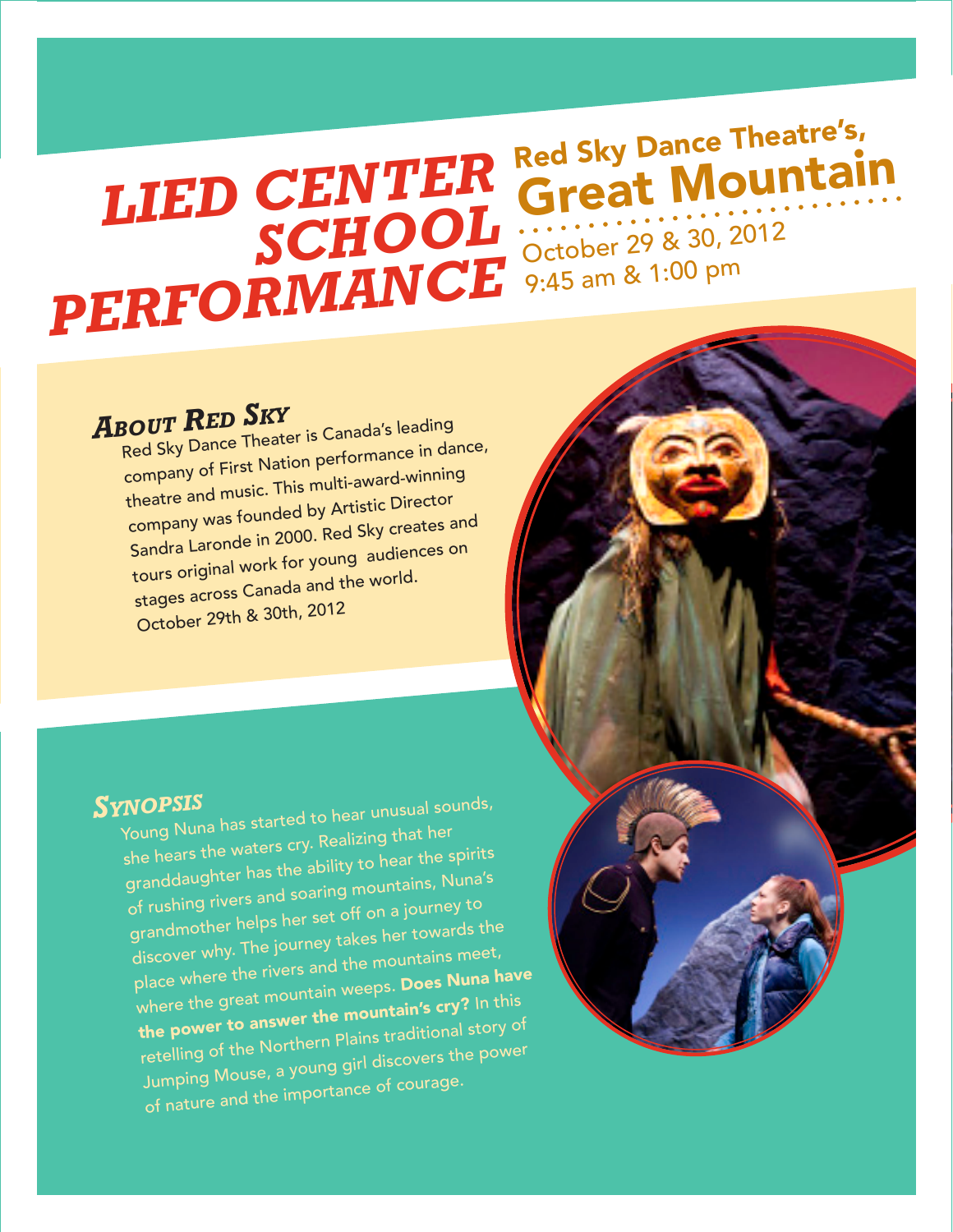## Red Sky Dance Theatre's, Great Mountain October 29 & 30, 2012 9:45 am & 1:00 pm *SCHOOL PERFORMANCECENTER LIED*

#### *About Red Sky*

Red Sky Dance Theater is Canada's leading company of First Nation performance in dance, theatre and music. This multi-award-winning company was founded by Artistic Director Sandra Laronde in 2000. Red Sky creates and tours original work for young audiences on stages across Canada and the world. October 29th & 30th, 2012

### *Synopsis*

Young Nuna has started to hear unusual sounds, she hears the waters cry. Realizing that her granddaughter has the ability to hear the spirits of rushing rivers and soaring mountains, Nuna's grandmother helps her set off on a journey to discover why. The journey takes her towards the place where the rivers and the mountains meet, where the great mountain weeps. Does Nuna have the power to answer the mountain's cry? In this retelling of the Northern Plains traditional story of Jumping Mouse, a young girl discovers the power of nature and the importance of courage.

#### *Water Conservation*

Did you know that kids can make a very important difference towards water conservation? But first off, why do we even need to know about conserving water? Water is a natural resource that we derive from the Earth. Without it, we would not be able to live! Imagine a world with no water at all. You wouldn't be able to drink it, bathe, swim and so on. Without clean water, other creatures, such as plants, animals, birds and ocean life would also get sick and die after drinking polluted water. You can make a huge impact simply by starting at home and changing the way you and your community use water. To get an idea of how much water we could all save if we all made a small effort, think about this: If every person across the nation flushed their toilets one time less every day, together they could all save enough water to fill a lake as large as a mile wide and long and four feet in depth! Now that you know how easy it can be to help save water, try some of the ideas below and start doing your part to change our world.